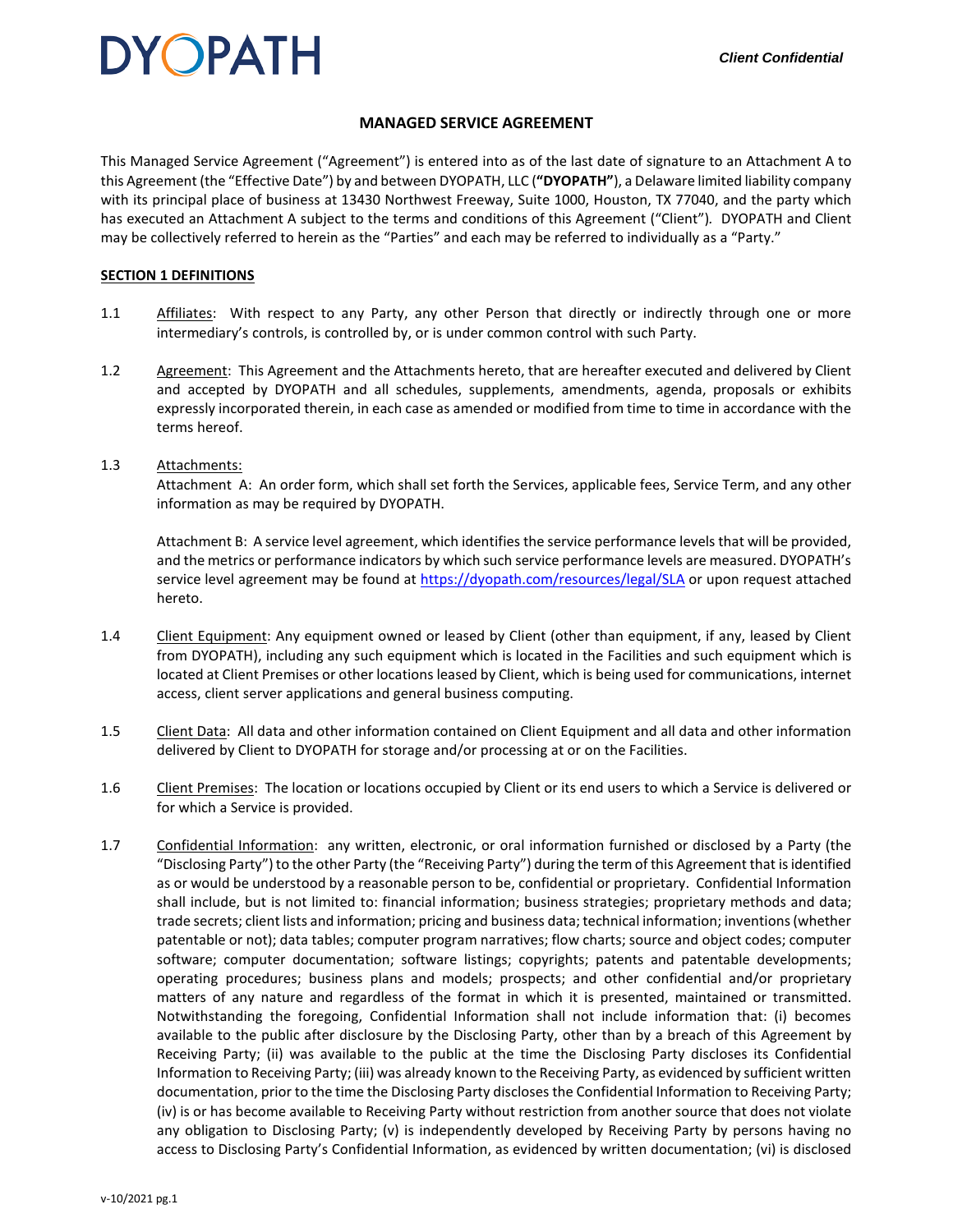after two (2) years from expiration of the Agreement (unless such information is required to be kept confidential by law); or (vii) is disclosed pursuant to the provisions of a court order.

- 1.8 Deliverable: Any new materials and any modifications or enhancements to such materials directly prepared specifically for Client and specifically identified by the Parties as intended to constitute a Deliverable on the applicable Attachment A.
- 1.9 Destructive Elements. Any materials, equipment or data (a) intentionally designed to disrupt, disable, harm or otherwise impede in any manner the operation of any materials, equipment or Client Data (e.g., "viruses" or "worms"), (b) that would disable any materials, equipment or Client Data, or impair in any way their operation (e.g., "time bombs", "time locks" or "drop dead" devices) or (c) which contains any other harmful, malicious or hidden procedures, routines or mechanisms which would cause any materials, equipment or Client Data, to cease functioning or to damage or corrupt storage media, communications, or otherwise interfere with Client's operations.
- 1.10 Facilities: Property and other personal property, owned, leased, or operated by DYOPATH, including buildings and other real property used by DYOPATH to deliver Service and/or for the purpose of locating and co-locating communications equipment.
- 1.11 Intellectual Property: Any and all completed or in-progress patentable or non-patentable inventions, original works of authorship, discoveries, ideas, technology, computer programs, application programming interfaces, formulas, algorithms, systems (and all source code and object code related to any of the foregoing), techniques, know-how, data, writings, compositions, content, literary properties, documents, designs, illustrations, processes, procedures, protocols, service marks, trade secrets, copyrights, patents, and all other items, materials or works (and all improvements, modifications, enhancements, derivatives and intellectual property rights related to any of the foregoing) of each Party. For the avoidance of doubt, Deliverables shall be the Intellectual Property of DYOPATH.
- 1.12 Person: Any natural person, sole proprietorship, partnership, joint venture, corporation, trust, limited liability company, or other entity.
- 1.13 Personal Information: Any Social Security Numbers, driver's license numbers, or state-issued identification card numbers, financial account numbers, credit, or debit card numbers, with or without any required security code, access code, personal information number or password, that would permit access to the person's financial account and any other information of a personal nature the confidentiality of which is protected by federal or applicable state law.
- 1.14 Service(s): Any service (including the availability and use of Facilities) offered by DYOPATH and identified in any Attachment A, which may include supplying hosting, monitoring, outsourcing, equipment leasing, or data communications and related products or services.
- 1.15 Service Commencement Date: The Service Commencement Date is the date that any Service is fully operational.
- 1.16 Service Term: Subject to Section 4 of this Agreement (Termination), the duration of time (measured starting on the Service Commencement Date) for which DYOPATH shall provide the Services set forth in Attachment A to Client. Unless otherwise specified, the Service Term shall automatically renew for a like term, under the same terms and conditions contained in this Agreement, at DYOPATH's then current prices and rates, unless either Party terminates the Agreement as permitted herein.
- 1.17 Usage Based Services: Prices billed for a service or item based on Client's consumption or usage, rather than a fixed price for a specified service, item, or period-of-time.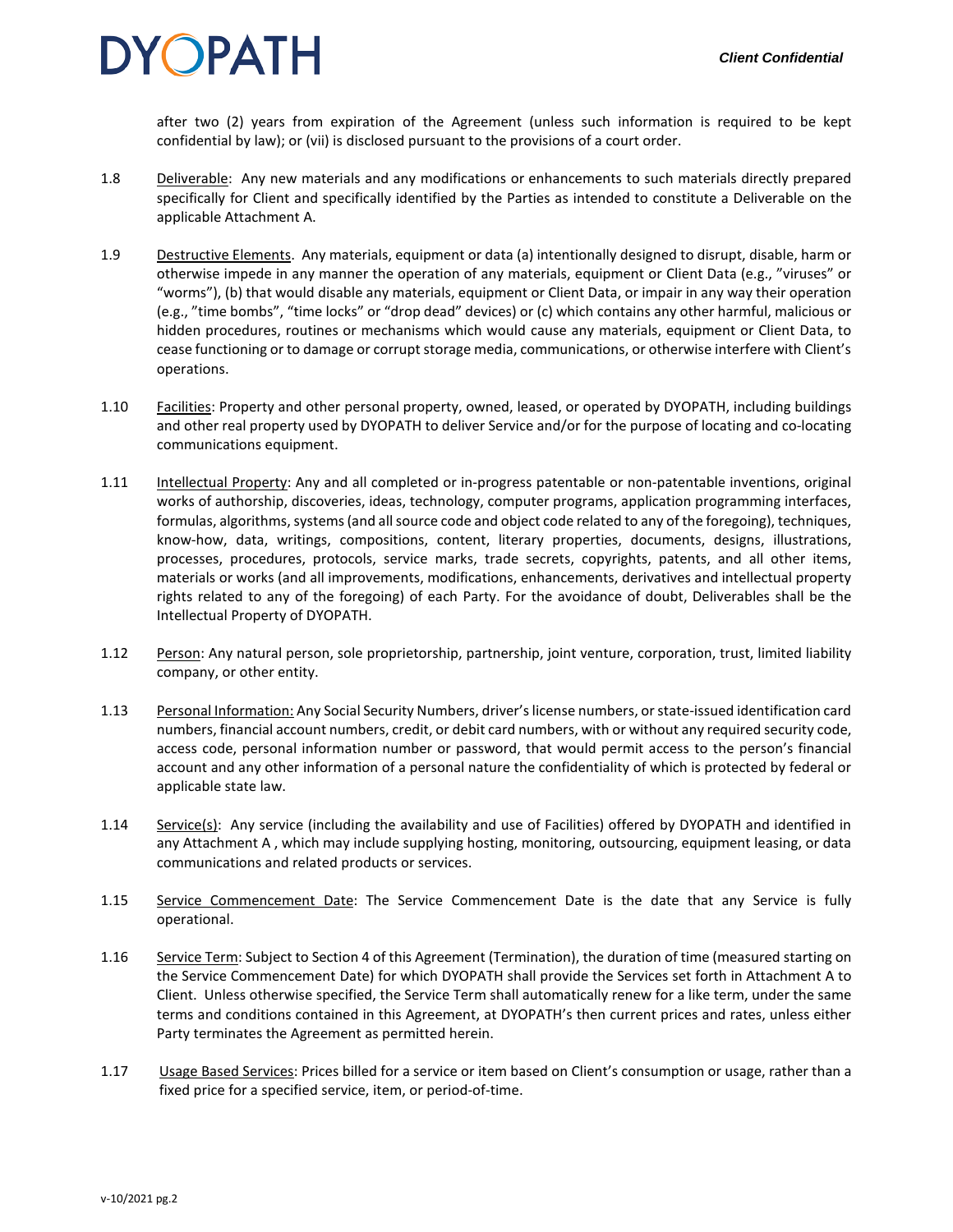### **SECTION 2 DELIVERY OF SERVICES**

- 2.1 Acceptance by DYOPATH: Upon execution by both Parties of this Agreement, including an Attachment A, DYOPATH will provide a tentative delivery date for the requested Service(s). DYOPATH will initiate delivery of the ordered Service(s), upon Client's compliance with the terms established for delivery of the Service(s) and Client's provision of all required information and any required pre-payments. DYOPATH shall use its reasonable efforts to comply with said delivery date; provided however, DYOPATH shall not be liable if said delivery date is not met, except where any such failure to meet the delivery date results from the gross negligence, or the willful acts or omissions of DYOPATH.
- 2.2 Credit Approval and Deposits: If applicable, Client will provide DYOPATH with information as requested, including but not limited to credit information and references from vendors. DYOPATH's delivery of Services is subject to DYOPATH's review and approval of such information. DYOPATH may require Client to pay a deposit before commencement of Services.
- 2.3 DYOPATH Facilities: Except as otherwise agreed in writing by DYOPATH, DYOPATH owns and shall own all rights, title, and interest to all Facilities (but not Client Data and Client Equipment). DYOPATH will provide and maintain the Facilities in good working order subject to the terms of this Agreement. Client shall not, and shall not permit others, to rearrange, disconnect, remove, attempt to repair, or otherwise tamper with or access (except to the extent authorized under this Agreement) any Facilities, without the prior written consent of DYOPATH, which consent may be withheld by DYOPATH in its sole discretion. Client shall not take any action that may result in the imposition of any lien or impediment on the Facilities. In no event will DYOPATH be liable to Client or any other Person or entity for interruption of Service or for any other loss, expense, cost, or damage caused or related to improper use or maintenance of the Facilities by Client or third parties provided access to the Facilities by Client in violation of these terms. Client shall indemnify and reimburse DYOPATH for any direct or indirect damages, losses, or claims(including reasonable attorney's fees) incurred as a result of the improper use, access, or maintenance of the Facilities by Client or third parties provided access to the Facilities by Client.
- 2.4 Client-Provided Equipment for Co-Location Services: If applicable and as set forth in Attachment A, to the extent the Services include co-location services, DYOPATH may install at the Facilities with Client's prior written consent certain Client Equipment ("Client Furnished Equipment"). Upon installation of Service, DYOPATH will not be responsible for the operation or maintenance of any Client Furnished Equipment, unless Client specifically contracts in writing for such Services in accordance with an Attachment A and subject to the limitations contained herein. Client represents, warrants, and covenants that it has all right to any Client Furnished Equipment. DYOPATH acknowledges and agrees that, as between the Parties, Client retains all right, title, and interest in and to all Client Furnished Equipment. Except as provided for herein, DYOPATH shall not place any liens or impediments on the Client Furnished Equipment. DYOPATH shall not permit any Person or entity to, rearrange, disconnect, remove, attempt to repair, or otherwise tamper with any Client Furnished Equipment, without the prior written consent of Client, which consent may be withheld by Client in its sole discretion. In no event will Client be liable to DYOPATH for any other loss, cost, or damage caused or related to improper use or maintenance of the Client Equipment by DYOPATH or third parties provided access to the Client Equipment in violation of these terms. The Parties agree and acknowledge that, in the event of default by Client in the payment of any sum due from Client to DYOPATH under the terms of this Agreement, DYOPATH shall have the right to place a lien upon all Client Furnished Equipment that is placed in, or become a part of, the Facilities as security for amounts due hereunder. Client grants to DYOPATH a security interest in all Client Furnished Equipment for purposes of this contractual lien. In the event of a default by Client under the terms of this Agreement, DYOPATH may take possession of all of Client Furnished Equipment and sell it at public or private sale after giving Client reasonable notice of the time and place of any public sale or of the time after that any private sale is to be made, for cash or on credit, for such prices and terms as DYOPATH deems best, with or without having the property present at the sale. The proceeds of the sale shall be applied first to the necessary and proper expense of removing, storing, and selling such property, then to the payment of any amount due or to become due under this Agreement, with the balance, if any, to be paid to Client. DYOPATH shall have the right to file a UCC-1 Financing Statement to perfect such lien.
- 2.5 Due Diligence: If applicable to the Services outlined in Attachment A, DYOPATH may perform discovery on all Client systems and infrastructure to ensure thorough understanding of Client's entire network and established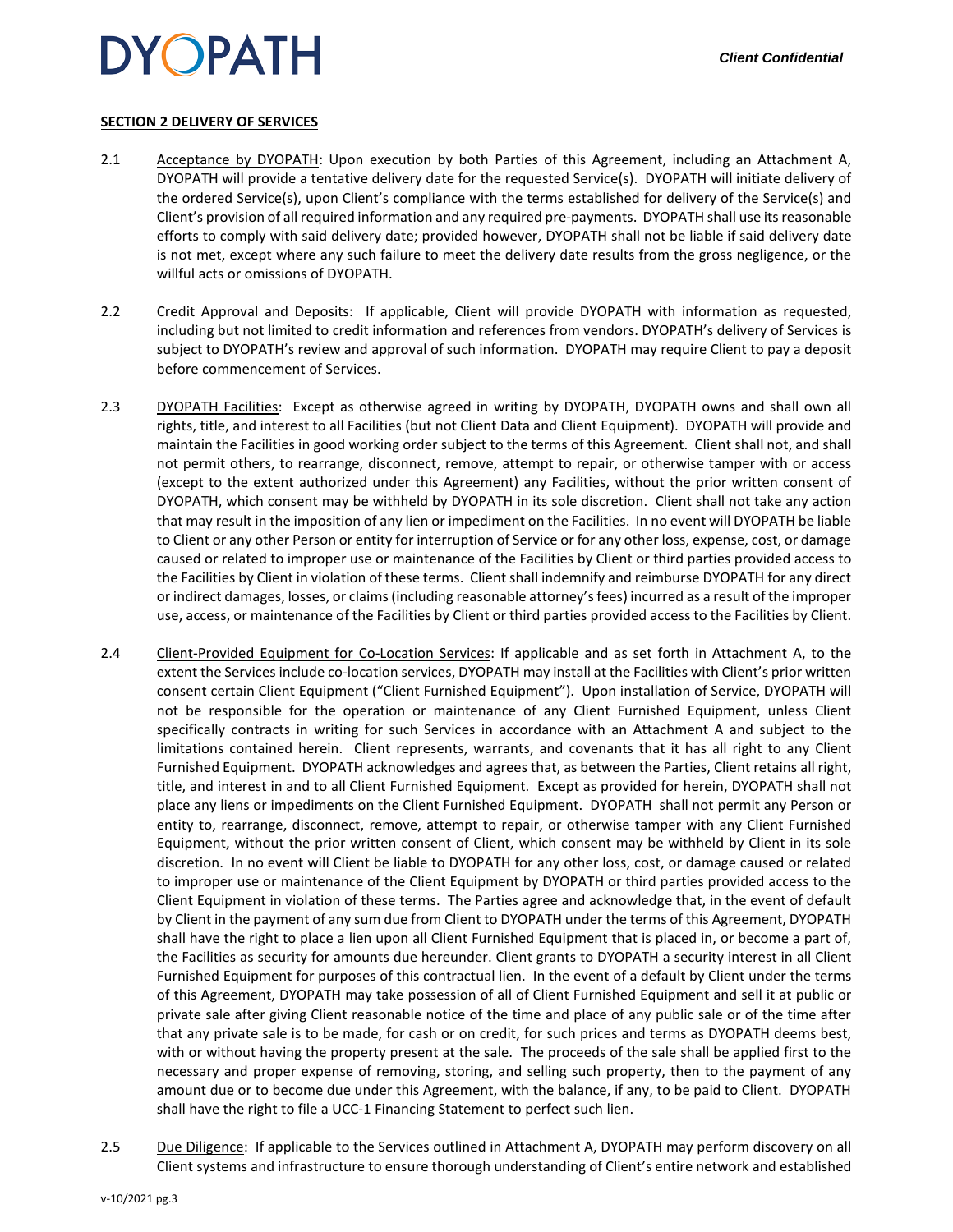connections to outside entities. The functions necessary to complete the scope of the due diligence will be as mutually agreed upon by the Parties. Client will ensure that all of its software and hardware is current and supported by the manugacturer.

- 2.6 Transition Services: As applicable to the Services outlined in Attachment A, DYOPATH may perform all services, functions, and responsibilities necessary to accomplish the transition of operations and functions comprising the scope of any transition plan agreed upon by the Parties.
	- 2.6.1 Transition-In Services. DYOPATH shall perform services to facilitate Client's transition of service providers to DYOPATH in accordance with a transition plan. Such services shall be delivered upon completion of due diligence, shall be performed in such a manner as not to unreasonably disrupt or cause any unnecessary adverse impact to Client's business or operations, except to the extent that DYOPATH has provided Client with reasonable advance notice of such impact and Client has agreed in writing that such impact is acceptable.
	- 2.6.2 Transition-Out Services. Upon termination of this Agreement or any Attachment A, Client may request that DYOPATH provide transition services to a new Client IT provider. In such event, Client and DYOPATH shall mutually agree upon a transition plan setting forth DYOPATH's obligations with respect to such transition services. DYOPATH will invoice fees associated with any transition services on a time and materials basis. Such fees shall be set forth on a mutually agreed-upon transition plan.
- 2.7 Services outside the Scope of the Agreement: Prior written agreement of the Parties is required for any performance of Services by DYOPATH outside the scope of the applicable Attachment A. DYOPATH will issue a modification to the applicable Attachment A to incorporate changes to the scope of Services and related fee changes.
- 2.8 Modifications: The Parties hereto may modify this Agreement to include additional or revised Attachments A hereto upon written agreement signed by both Parties. Client and DYOPATH agree to review Service support requirements quarterly or as significant changes in the number of Client end users occur. If required, DYOPATH will prepare a modification to the pricing set forth in the applicable Attachment A to reflect any changes. Installation, testing, and rollout of new systems and applications will be considered a new Service and will require a modification to the applicable Attachment A and a new pricing schedule will be provided for such new Services. If a system or application is retired or discontinued, then the pricing schedule set forth in the applicable Attachment A will be revised to remove the appropriate resources.

### **SECTION 3 BILLING AND PAYMENT**

- 3.1 Except as otherwise set forth in the Agreement, DYOPATH shall deliver and/or perform the Service(s) for the duration of the Service Term and Client shall pay all charges for delivery and/or performance thereof as set forth herein and in Attachment A.
- 3.2 Commencement of Billing: With the exception of orders for hardware and software as set forth in Section 3.2(b) below, DYOPATH will notify Client via email upon installation and testing, if applicable, of the Services ordered in any Attachment A. Client will have five (5) business days to provide written notification via email, to the DYOPATH Program Manager and/or Sales Representative set forth in the applicable Attachment A, detailing Service(s) that are not installed and functioning in accordance with the applicable Attachment A. Following the delivery to DYOPATH Program Manager of such notification, DYOPATH will work with Client to resolve the outstanding issues.
	- a) DYOPATH shall commence billing upon installation of the Services regardless of whether Client has procured services from third-party vendors (i.e., equipment suppliers, software developers, telecommunication carriers, etc.) required to operate the Service and regardless of whether Client is otherwise prepared to accept delivery of ordered Service.
	- b) For hardware and software orders, Client will be invoiced upon Client's written approval of such hardware and software orders.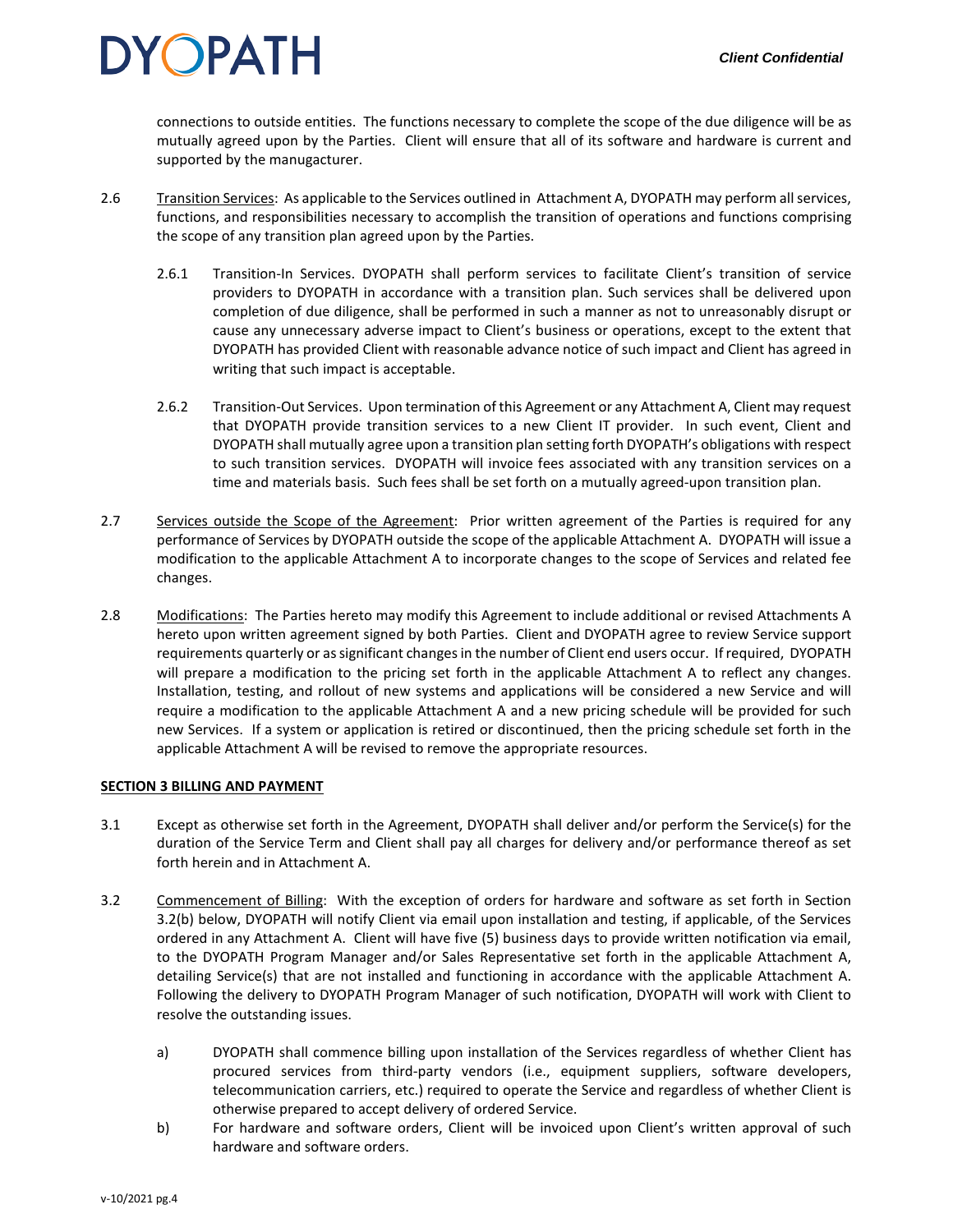- 3.3 Usage Based Services. DYOPATH will bill Client for Usage Based Services based on Client's usage at the rates set forth in the applicable Attachment A. If Client has elected a month-to-month Service Term, it may increase or decrease the Usage Based Services by any amount. If Client has committed to a longer Service Term (any number of months above a month-to-month contract), it can increase usage by any amount and can reduce usage by an amount equal to 10% of the most recent billed usage quantities. Client may only make the foregoing reduction in usage one time per Service Term.
- 3.4 Pre-Payment: Subject to the terms of the applicable Attachment A, prior to installation of Services, Client shall pay the sum of the total Non-Recurring Charges ("NRC(s)") specified in the applicable Attachment A. DYOPATH shall deliver an initial invoice to Client on the fifth (5<sup>th</sup>) business day following the Effective Date for payment of all NRCs. Client shall pay the invoice for any NRCs in accordance with the payment terms of this Agreement.
- 3.5 Invoicing: Monthly Recurring Charges ("MRC(s)") will be invoiced on the 1<sup>st</sup> day of each month for that same month of service. DYOPATH will bill Usage Based Services in arrears as determined by DYOPATH's monitoring systems or as otherwise provided by the Attachment A. For partial months of Service, except for Usage Based Services, MRCs shall be prorated based on a calendar month unless otherwise agreed.
	- a) Payment of Invoices: Client will pay any amounts due within thirty (30) days of Client receipt of an invoice. Any past due amounts under any invoice shall bear interest at the rate of one and one-half percent (1.5%) per month (or, if lower, the maximum rate lawfully chargeable) from the date due through the date that such past due amounts and such accrued interest are paid in full. In the event of a late payment, DYOPATH may suspend Services hereunder as provided in Section 4.1. In the event DYOPATH is unable to deliver Service as a result of a Force Majeure event, Client shall not be obligated to pay DYOPATH for the affected Service for so long as DYOPATH is unable to deliver such Service.
	- b) Travel: DYOPATH may be required to travel to Client's location to render Services. Client will reimburse DYOPATH for all reasonable, allowable, allocable, and pre-approved travel expenses and transportation allowances for any DYOPATH personnel or subcontractors traveling in connection with the performance of its obligations in accordance with applicable rates set forth by the United States General Services Administration, currently available at [http://www.gsa.gov/portal/category/100120.](http://www.gsa.gov/portal/category/100120) Allowable expenses will include hotel (based on per diem), transportation (economy airfare, taxi, shuttle to and from airports, bus, POV, etc.), M&IE (meals and incidentals based on per diem), and miscellaneous expenses as appropriate (taxes, gratuities as appropriate and business expenses of the SOW).
- 3.6 Additional Fees: DYOPATH shall have the right to recover from Client the amount of any fees or charges assessed by third party vendors engaged by DYOPATH to provide the Services as set forth in the Attachment A. Such fees or charges shall be invoiced to Client in the form of a surcharge included on Client's invoice.
- 3.7 Taxes: Client shall pay all federal, state, local taxes, telecommunication taxes, universal fund fees, charges, surcharges, or similar fees imposed on the Services and/or products that are the subject of the Agreement. Client shall provide DYOPATH any and all documentation substantiating a claim for exemption from taxes or fees prior to the date that Services are first provided under the Agreement. To the extent such documentation is held invalid for any reason, Client shall reimburse DYOPATH for any tax or fee liability including without limitation related interest and penalties arising from such invalid documentation. Client hereby waives any claims it may have regarding DYOPATH's collection or remittance of such fees, taxes, and surcharges; provided that DYOPATH shall refund Client for any such fees, taxes, and surcharges collected that are later determined to not be payable.
- 3.8 Regulatory and Legal Changes: In the event of any change in applicable law, regulation, decision, rule, or order that increases the costs or other terms of delivery of Services, DYOPATH may increase the fees charged to Client, provided, however, that any such increase in cost to DYOPATH will be a pass-through expense that will be charged to Client and same shall reflect the pro-rata portion of such increase attributable to Services to Client relative to all DYOPATH's clients.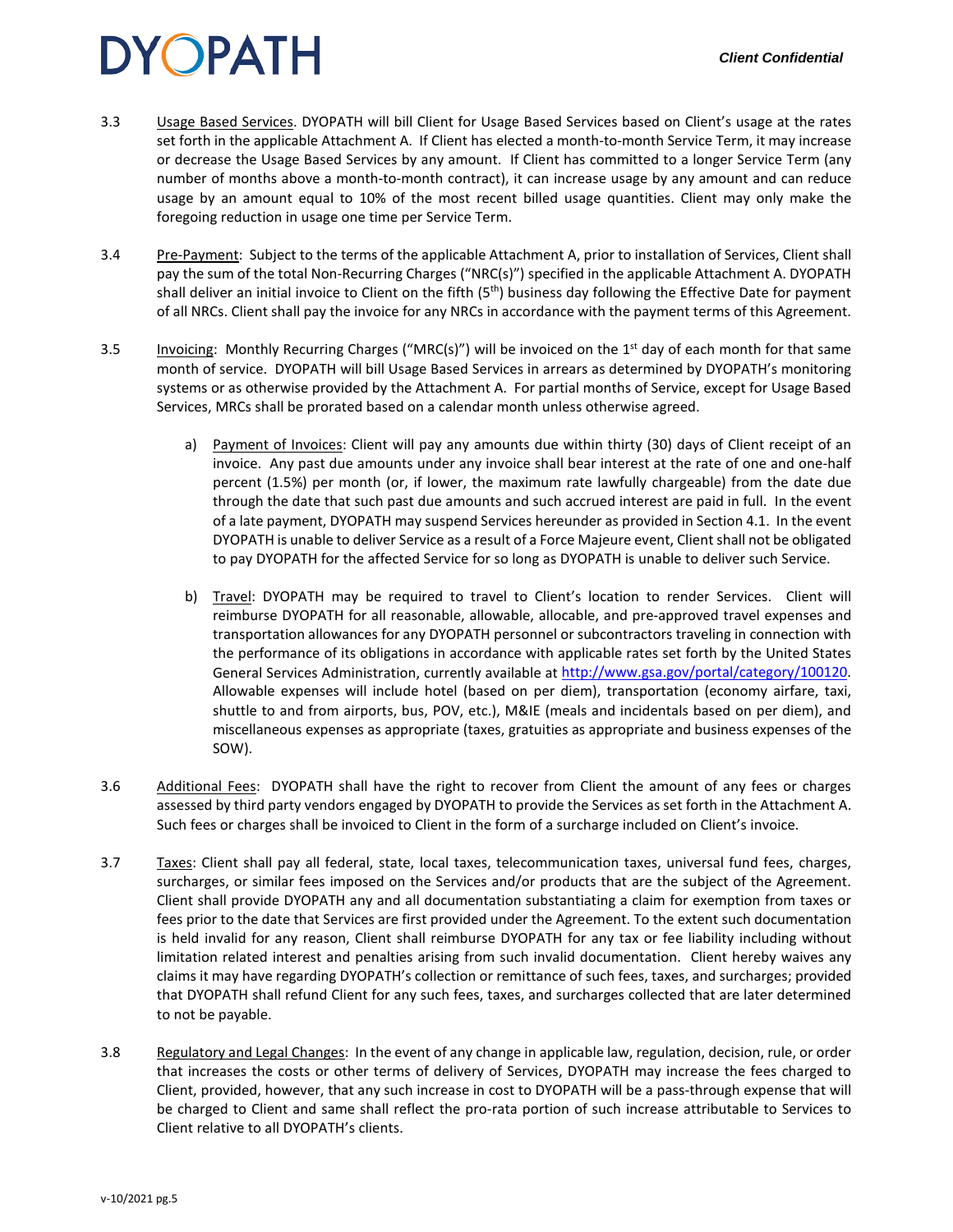- 3.9 Disputed Invoices: If Client disputes any portion of a DYOPATH invoice, Client must pay the undisputed portion of the invoice in accordance with the terms and conditions of this Agreement and the applicable Attachment A and submit a written claim with associated reasons to DYOPATH's accounts receivable department with a copy to [ar@DYOPATH.com,](mailto:ar@dyonyx.com) for the disputed amount. All claims must be submitted to DYOPATH within twenty (20) business days from the invoice date for those Services. Client waives the right to dispute any charges not disputed within the time frame set forth above. In the event that the dispute is resolved against Client in accordance with the procedures hereunder, Client shall pay such amounts plus interest at the rate referenced above.
- 3.10 Termination Charges: In the event that, prior to the end of the Service Term, Client terminates the Agreement or any Attachment A pursuant to Section 4.2 below, Client shall pay termination charges in accordance with Section 4 of this Agreement.
- 3.11 Fraudulent Use of Client Related Services by Client Personnel: Client is responsible for all charges incurred for Services by Client personnel, even if incurred as the result of fraudulent or unauthorized use of Services by such personnel.
- 3.12 Price Changes: Fees shall be set forth in the applicable Attachment A and are subject to change upon thirty (30) days' prior written notice to Client. Fees are subject to change annually based on current market conditions.

#### **SECTION 4 TERM; TERMINATION**

- 4.1 Term: The Agreement shall commence upon the Effective Date and shall remain in effect until terminated as set forth herein.
- 4.2 Termination for Convenience: Either Party may terminate the Agreement or any Attachment A upon ninety (90) days' prior written notice to the other Party. Upon such notification, DYOPATH shall issue a final monthly invoice to Client no later than thirty (30) days prior to termination of the Agreement or Attachment A and shall be due upon receipt by Client. Upon the effective date of termination, any remaining MRCs, NRCs, third party, or time and materials, etc. charges will be invoiced and due upon receipt.

In the event that, prior to the end of the Service Term, Client terminates the Agreement or any Attachment A pursuant to this Section 4.2, Client shall pay a termination charge equal to:

| <b>Termination Charge</b>              |  |
|----------------------------------------|--|
| 75% of the Remaining Contract Balance* |  |

The "Remaining Contract Balance" shall be defined as a total of the MRCs and any other unpaid fees multiplied by the number of months remaining in the applicable Service Term.

In addition, Client shall pay a termination charge which equals the costs incurred on behalf of Client by DYOPATH for any service or product not covered by the then in-effect Attachment(s) A.

#### 4.3 Termination for Default:

- 4.3.1 Either Party may, upon thirty (30) days' prior written notice terminate the Agreement, and in the case of Client, without incurring a termination charge, for default by the other Party in any of the following circumstances:
	- a) The other Party admits in writing its inability to pay its debts as they come due;
	- b) The other Party admits in writing its inability to perform its duties under this Agreement;
	- c) The other Party seeks protection from its creditors under the bankruptcy laws, if a trustee or receiver is appointed over its assets, or if an involuntary petition in bankruptcy is filed but not removed within sixty (60) days;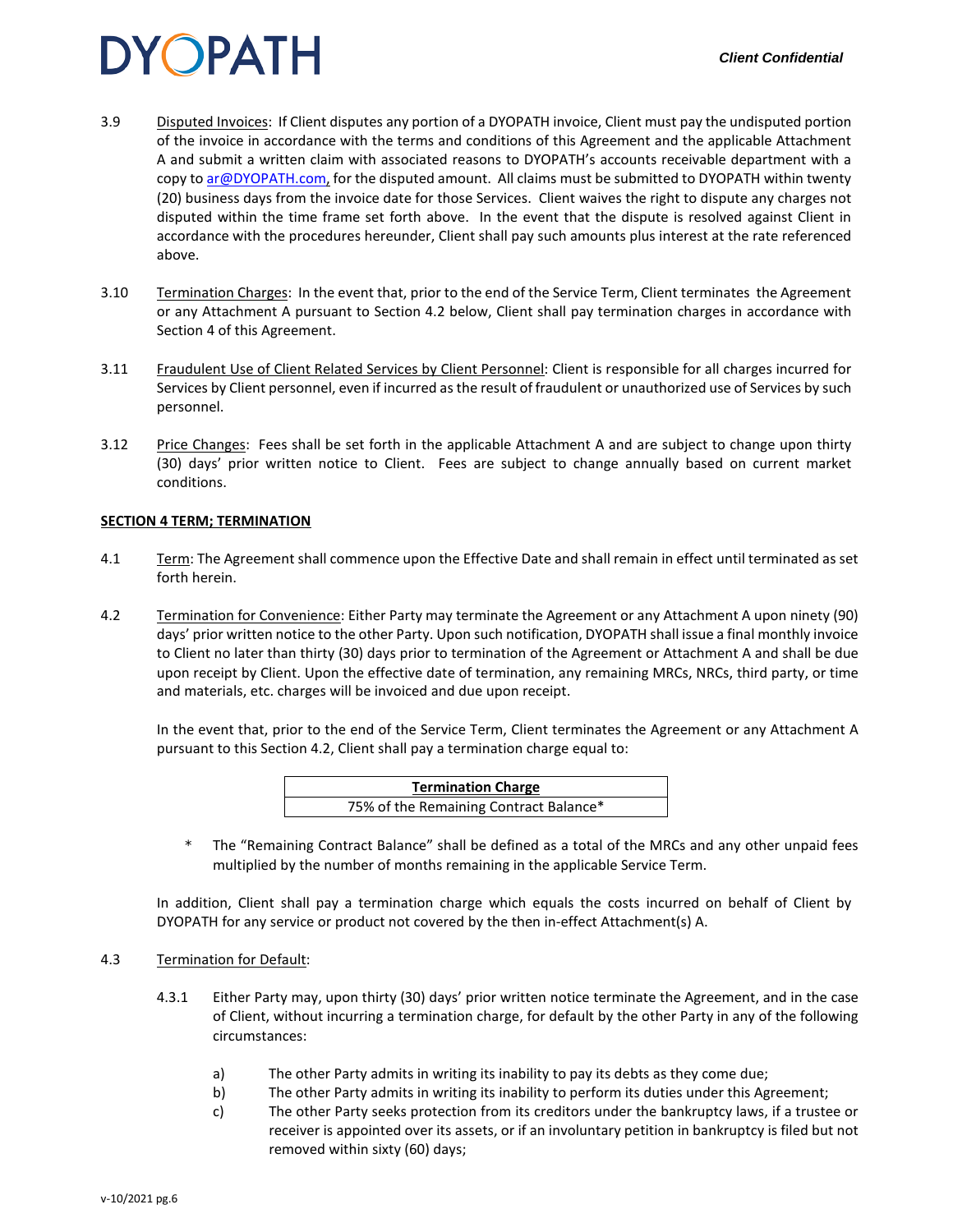- d) The other Party materially breaches a provision of the contract and fails to cure such breach within ten (10) business days of receipt of written notice from the terminating Party demanding such cure.
- e) The other Party violates any law, rule, regulation or policy of any governmental authority related to Services and which violation (i) was not caused in whole or in part by the terminating Party and (ii) could reasonably be expected to expose the terminating Party to liability for such violation (provided, however, that if the non-terminating Party is able to cure the effects of such violation within ten (10) business days of becoming aware of such violation, the terminating Party may not terminate the Agreement, or in the case of DYOPATH, discontinue any Services);
- f) The other Party makes a material misrepresentation in connection with the Agreement or the delivery of Services (provided, however, that if the non-terminating Party is able to cure such misrepresentation within ten (10) business days of becoming aware of such misrepresentation, the terminating Party may not terminate this Agreement or in the case of DYOPATH, discontinue any Services); or
- (g) A court or other governmental authority prohibits DYOPATH from furnishing any Service under the Agreement.
- 4.3.2 DYOPATH may terminate the Agreement prior to the end of the Service Term as outlined on the applicable Attachment A, without liability, by notifying Client of its election to terminate pursuant to this Section 4.3.2 and the effective date of such termination if invoice amounts, not including amounts being disputed under Section 3.9, have not been paid for more than sixty (60) days past invoice receipt date and remain unpaid as of the date on which such termination notice is delivered.
- 4.4 Effect of Termination. After receipt of a notice of termination, DYOPATH shall immediately stop work as specified in such notice and place no further orders for materials, services, or facilities. DYOPATH shall not retain any Client Data beyond the effective date of termination of the Agreement, except as permitted in this Agreement. All Client Equipment will be released upon payment in full of final invoice(s). Client agrees that it is responsible for all monthly recurring costs for any term remaining on any dedicated services or equipment procured by DYOPATH from a third party for the sole benefit of Client (e.g., MPLS or Internet circuit).

### **SECTION 5 LIABILITY, WARRANTIES, DISCLAIMERS**

- 5.1 Service Interruptions and Delivery: DYOPATH provides specific remedies regarding installation of Services and availability of Services. In the event of a failure to deliver the Services, Client's sole remedies shall be as set forth in this Section 5 and in Section 4. Client acknowledges that DYOPATH is relying on said limitation of remedies set forth in this Section 5 and Section 4 in agreeing to provide Services to Client.
- 5.2 Limitation on Damages: Notwithstanding any other provision hereof, neither Party shall be liable for any punitive, exemplary, special, indirect, incidental, or consequential damages arising out of or relating to this Agreement, regardless of the legal theory under which such damages are sought, and even if the Parties have been advised of the possibility of such damages or loss.
- 5.3 Limitation of Liability: Client agrees that the sole remedies for the breach of any of the warranties contained in the Agreement shall be limited to the remedies expressly stated in this Agreement. THE TOTAL LIABILITY, IF ANY, OF DYOPATH (INCLUDING, AS APPLICABLE, ITS SUBSIDIARIES, PARENT AND SUBSIDIARIES OF ITS PARENT, ITS LICENSORS, EMPLOYEES, OFFICERS, DIRECTORS, MANAGERS, EQUITYHOLDERS, LENDERS AND AGENTS AND AFFILIATES THEREOF) IN THE AGGREGATE OVER THE TERM OF THIS AGREEMENT FOR ALL CLAIMS, CAUSES OF ACTION, LOSSES OR LIABILITY WHETHER SOUNDING IN CONTRACT, TORT OR OTHERWISE ARISING UNDER OR IN ANY WAY RELATED TO THIS AGREEMENT AND/OR THE SERVICES PROVIDED HEREUNDER (COLLECTIVELY, "CLAIMS"), SHALL BE LIMITED TO THE LESSER OF: (A) CLIENT'S DIRECT DAMAGES, ACTUALLY INCURRED, OR (B) THE TOTAL FEES PAID BY CLIENT TO DYOPATH IN THE MOST RECENT SIX (6) MONTH PERIOD PRIOR TO THE DATE OF THE CLAIM.
- 5.4 LIMITED WARRANTY: With respect to each Service provided under the Agreement, DYOPATH warrants to Client that, for a period of ninety (90) calendar days after the date of delivery of such Service to Client ("Client Service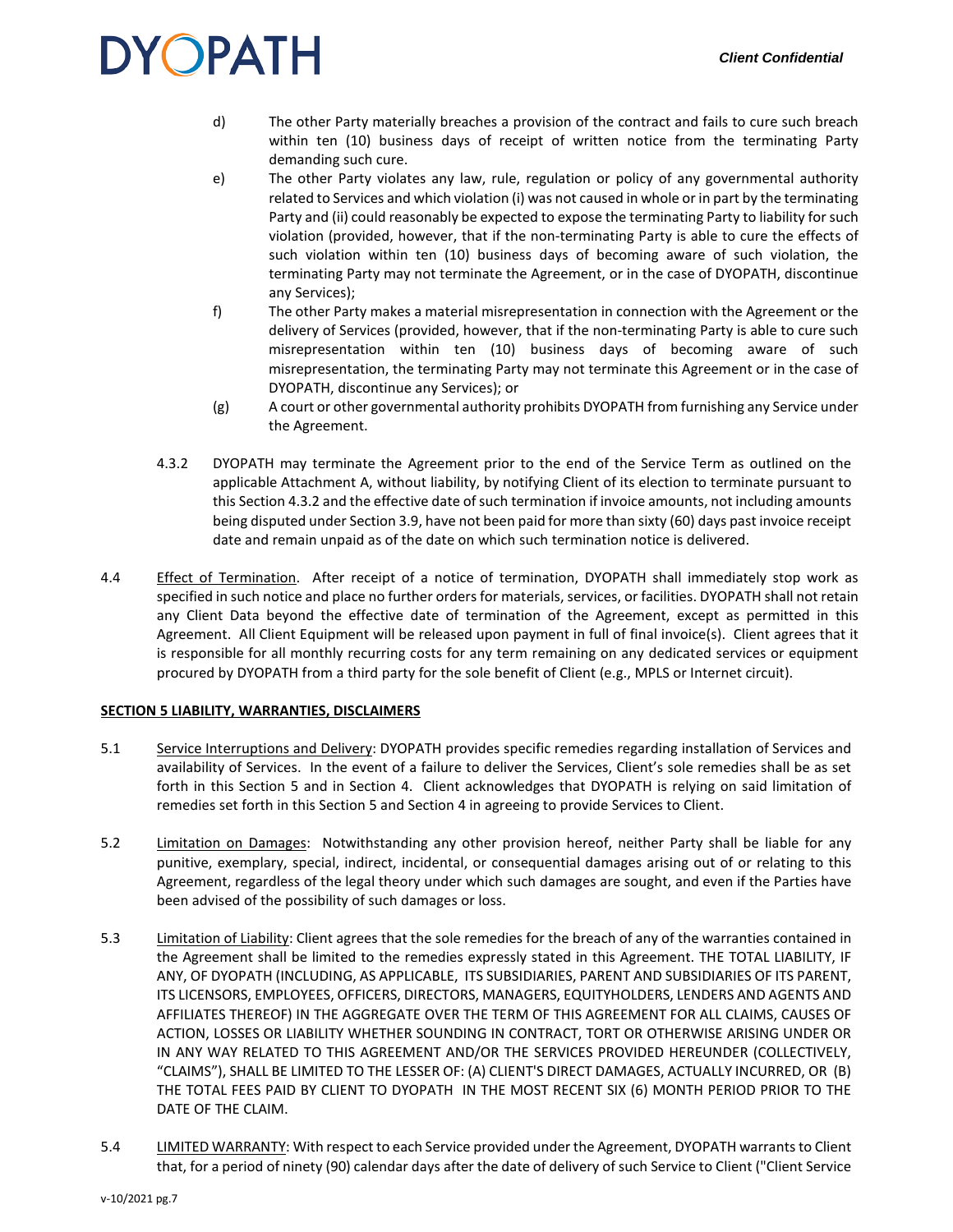

Warranty Period"), such Service will substantially conform to any applicable functional specifications for such Service that are described in the applicable Attachment B or modification thereto. If any Service does not perform as expressly warranted in this Section 5.4, Client will notify DYOPATH in writing and DYOPATH will, at its sole option and expense: (a) reperform, replace or modify such Service with a Service that performs as expressly warranted in this Section 5.4 or (b) if DYOPATH determines that the foregoing is not commercially reasonable, refund to Client the prices paid by Client associated with such Service under the Agreement. The foregoing limited warranty does not cover repair or replacement of or refunds for Services, if the nonconformity to such limited warranty is caused, in whole or in part, by: (i) alteration, modification, or correction made by a party other than by DYOPATH or a third party engaged by DYOPATH; (ii) software, hardware, or interfacing not provided by DYOPATH or a third party engaged by DYOPATH or specified in the applicable Attachment B; (iii) abuse, misuse, or improper installation of the Services by a party other than by DYOPATH or a third party engaged by DYOPATH; or (iv) any change to Client's computing environment that would affect the specific Service. THE FOREGOING PROVISIONS OF THIS SECTION 5.4 STATES THE ENTIRE LIABILITY AND OBLIGATIONS OF DYOPATH, AND THE EXCLUSIVE REMEDY OF CLIENT, WITH RESPECT TO ANY BREACH OF THE LIMITED WARRANTY IN THIS SECTION 5.4.

- 5.5 Disclaimer: EXCEPT FOR THE LIMITED WARRANTIES SET FORTH IN SECTION 5.4 and 5.6, DYOPATH DOES NOT MAKE ANY OTHER REPRESENTATIONS, WARRANTIES OR CONDITIONS OF ANY KIND, WHETHER ORAL OR WRITTEN, WHETHER EXPRESS, IMPLIED, OR ARISING BY STATUTE, CUSTOM, COURSE OF DEALING OR TRADE USAGE, WITH RESPECT TO THE SUBJECT MATTER OF THIS AGREEMENT, IN CONNECTION WITH THIS AGREEMENT. DYOPATH SPECIFICALLY DISCLAIMS ANY AND ALL IMPLIED WARRANTIES OR CONDITIONS OF MERCHANTABILITY, FITNESS FOR A PARTICULAR PURPOSE, AND NON-INFRINGEMENT. DYOPATH DOES NOT WARRANT THAT NY SERVICES PROVIDED UNDER THIS AGREEMENT WILL MEET CLIENT'S REQUIREMENTS, THAT THE OPERATION OF THE SERVICE(S) WILL BE UNINTERRUPTED OR ERROR FREE, OR THAT DEFECTS IN THE SERVICE(S) WILL BE CORRECTED.
- 5.6 DYOPATH represents and warrants that:
	- a) DYOPATH is duly licensed, authorized, and qualified to do business and is in good standing in every jurisdiction in which a license, authorization, or qualification is required for the ownership or leasing of its assets or the transaction of business of the character transacted by it, except where the failure to be so licensed, authorized or qualified would not have a material adverse effect on DYOPATH's ability to fulfill its obligations under or otherwise perform the Agreement;
	- b) There is no outstanding litigation, arbitrated matter, or other dispute to which DYOPATH is a party which, if decided unfavorably to DYOPATH, and there are no outstanding judgments against DYOPATH, would have a material adverse effect on DYOPATH's ability to fulfill its obligations under or otherwise perform the Agreement;
	- c) DYOPATH is capable of providing, and possesses the resources, capacity, expertise, and ability necessary to provide, the Services in accordance with the Agreement and the Services shall be rendered with promptness and diligence and be executed in a professional manner;
	- d) Without limiting DYOPATH's obligations under the Agreement, DYOPATH shall make commercially reasonable efforts to ensure that no Destructive Elements are coded or introduced into the Services or Deliverables by DYOPATH or DYOPATH's agents and shall use commercially reasonable efforts to prevent from being coded or introduced into the Services, or Deliverables by any third party. If DYOPATH becomes aware that a Destructive Element has been introduced into the Services, or Deliverables, DYOPATH shall make reasonable efforts to mitigate the effects of the Destructive Element and, if the Destructive Element causes a loss of operational efficiency or loss of data, make reasonable efforts to mitigate and restore such losses. With respect to any Destructive Elements that may be part of Services, or Deliverables, DYOPATH shall not, nor permit any other third party to, invoke such Destructive Elements at any time, without Client's consent.
- 5.7 Security Procedures: Client agrees that its employees, agents, contractors, or representatives shall not knowingly attempt, in any way, to circumvent or otherwise interfere with any security precautions, procedural controls, or any of DYOPATH's policies relating to the Services provided hereunder. Any such actions may cause a disruption in the provision of Service. Any disruption of Services which results from the violation of this Section shall be excluded from DYOPATH's obligations under Attachment B and Client will have no right to any remedy under the Attachment B or otherwise with respect to such disruption; save and except where any such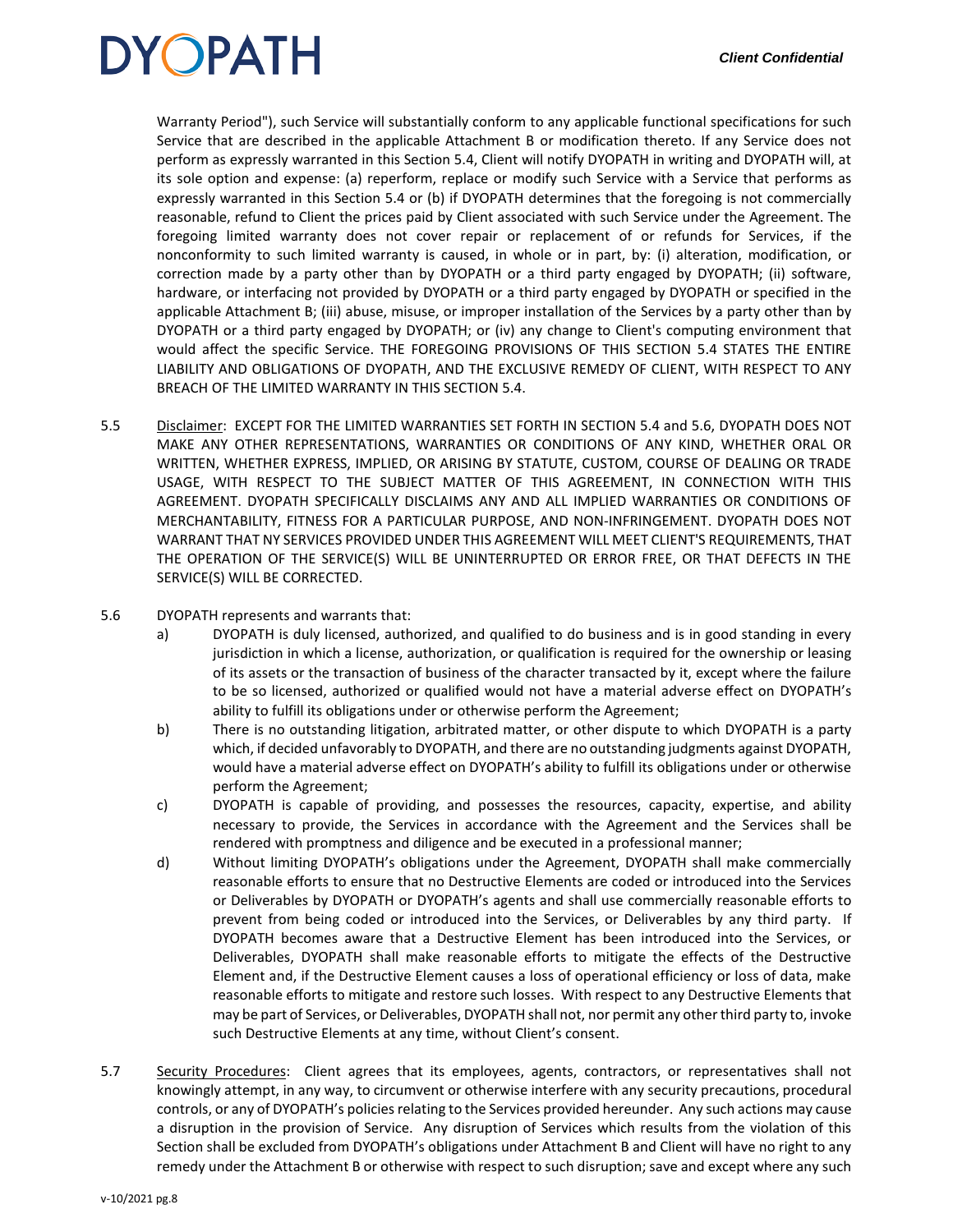disruption of Services result from the negligence or willful acts or omissions of DYOPATH or a third party engaged by DYOPATH.

- 5.7.1 DYOPATH will conduct routine scheduled maintenance of its data center and data center services, as are reasonably required to maintain the facilities and service. In the event a mission critical maintenance situation arises, DYOPATH may be required to perform emergency maintenance at any time. During these scheduled and emergency maintenance periods, Client Equipment may be unable to transmit and receive data and Client may be unable to access the Client Equipment. Client agrees to cooperate with DYOPATH during the scheduled and emergency maintenance periods. Unscheduled maintenance will not constitute an event of Default by DYOPATH.
- 5.7.2 At times, actions or inactions caused by third parties ("Third Party Actions") (e.g., denial of service attacks) can produce situations in which Client's connections to the Internet (or portions thereof) or other portions of Client's Service may be impaired or disrupted. DYOPATH cannot guarantee that such situations will not occur and, accordingly, DYOPATH disclaims any and all liability resulting from or related to such events (other than as set forth in this Agreement). In the event that Client's use of the Services, interaction with the internet, or use of third parties is causing harm to or threatens to cause harm to the network or operations of DYOPATH, or the operations of other DYOPATH clients, DYOPATH shall have the right to suspend upon 5 business days' written notice without liability Client's Services which may be the cause of the disruption or which may be adversely impacted by such conditions. DYOPATH shall restore Service at such time, as it reasonably deems, that there is no further harm or threat of harm to the DYOPATH network or its operations or the operations of other DYOPATH clients.
- 5.7.3 Upon notification of the existence of an abusable resource, Client shall immediately take all necessary steps to avoid any further abuse of such resource. Any continued abuse of any DYOPATH resource that occurs after Client has received such notification shall be considered a violation of this Agreement. DYOPATH reserves the right to suspend and/or terminate a Client's Service at any time for any material failure of Client or its users to comply with this Section 5.7, and such material failure is not cured within 10 business days of DYOPATH's notification to Client of such material failure.
- 5.7.4 Client must use reasonable security precautions in its use of the Services, including encrypting any Personal Information transmitted via, or stored on, the Services and accepts all risks related thereof. Client releases DYOPATH for all related liability with respect to its use of the Services. Client must install malware/endpoint protection on all servers, and if not, Client accepts all responsibility of potentially security vulnerabilities. DYOPATH shall not be liable if Client does not use reasonable security precautions to secure Personal Information. DYOPATH shall not be liable if it stores Personal Information on the Services. Client must immediately notify DYOPATH of any unauthorized use of Client account or any other breach of security involving the Services and cooperate in the investigation thereof.

### **SECTION 6 CONFIDENTIAL INFORMATION, PROPRIETARY RIGHTS, PUBLICITY, AND DATA PROTECTION**

- 6.1 Confidentiality: All Confidential Information in whatever form shall remain the property of Disclosing Party. Nothing contained in this Agreement shall be construed to grant Receiving Party any license or other Intellectual Property rights in the Confidential Information, other than the limited right to use such Confidential Information for purposes stated in this Agreement.
- 6.2 Limitation on Disclosure: Receiving Party shall not disclose Confidential Information or permit it to be disclosed to anyone except those employees, agents or other representatives ("Representatives") who have a need to know the Confidential Information by virtue of being actually engaged in discussions, assessments, or activities in connection with this Agreement, and who have been notified of the confidential nature of the Confidential Information and have agreed to be bound maintain the confidentiality of such Confidential Information in accordance with the terms and conditions of this Agreement. Receiving Party shall be responsible for any breach of this Agreement by any of its Representatives. Receiving Party shall obtain Disclosing Party's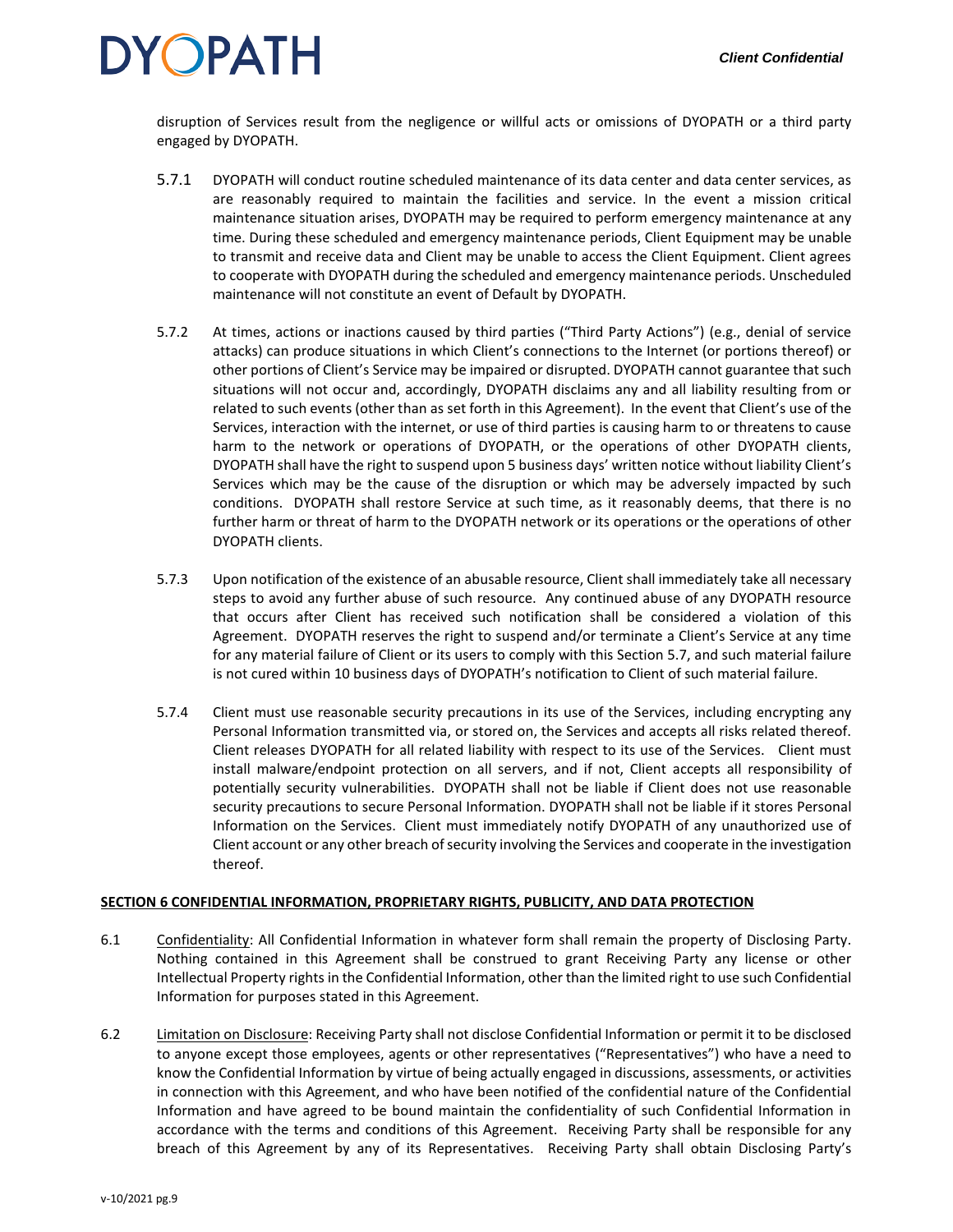permission in writing prior to disclosing Confidential Information to any person or party other than its permitted Representatives. Notwithstanding the foregoing, the Receiving Party may disclose Confidential Information or portions thereof in the event the Receiving Party or its Representatives become legally compelled (by any legal or similar process) to disclose any of the Confidential Information. The Receiving Party shall give prompt, prior written notice of such requirement to the Disclosing Party so that the Disclosing Party may seek a protective order or other appropriate remedy. In the event such protective order or other remedy is not sought or obtained, and Receiving Party is compelled to disclose or else face a charge of contempt of court or suffer other censure or penalty, Receiving Party may disclose only such Confidential Information which is subject to such legal compulsion, only to the party required by law, and only upon using reasonable efforts to obtain written assurances that confidential treatment will be accorded such Confidential Information.

- 6.3 Publicity: Neither Party hereto shall have the right to use the other Party's or its Affiliates' trademarks, service marks or trade names or to otherwise refer to the other Party in any marketing, promotional, or advertising materials or activities.
- 6.4 Intellectual Property: All Intellectual Property of a Party is and will remain the exclusive property of such Party. Neither Party will have rights or interests in the other Party's Intellectual Property except as expressly provided for in this Agreement.
- 6.5 Deliverables: During the term of this Agreement, DYOPATH grants to Client a revocable, non-exclusive, nonassignable, limited right to use the Services and any Deliverables and the associated Documentation, solely for use by Client for the internal business purposes of Client.

#### 6.6 Data Protection:

- 6.6.1 As between DYOPATH and Client, all Client Data is and shall remain the property of Client. Without the prior approval of Client, to be given or withheld in its sole discretion, Client Data shall not be (i) used by DYOPATH other than as required to provide the Services, (ii) disclosed, sold, assigned, leased, licensed, or otherwise provided or made available in any manner to third parties by or through DYOPATH, or (iii) commercially or otherwise used or exploited in any form (including any derivative, individualized, anonymized, or aggregated form) by or on behalf of DYOPATH. Further, Client Data shall be the Confidential Information of Client.
- 6.6.2 To the extent Client Data includes Personal Information, DYOPATH shall maintain the confidentiality and security of such Personal Information as required by law.
- 6.6.3 DYOPATH will comply, and will cause its personnel to comply, with the terms of DYOPATH's privacy policy to the extent related to the Services provided by DYOPATH. Additionally, DYOPATH shall establish, implement, maintain, and comply with a comprehensive written information security program that includes administrative, technical and physical safeguards against the disclosure, access, destruction, loss, damage and alteration of Client Data in the possession or control of DYOPATH that shall be no less rigorous than the most stringent of (i) DYOPATH's then current data security requirements for data of a similar nature, or (ii) any higher data security requirements required by law. Without limiting the immediately preceding sentence, DYOPATH shall use commercially reasonable efforts, including through systems security measures, to guard against the unauthorized disclosure, access, destruction, loss, damage, and alteration of Client Data.
- 6.7 Destruction and Return of Confidential Information: Upon termination of this Agreement or upon the request of the Disclosing Party, Receiving Party shall destroy or return to Disclosing Party any Confidential Information in physical or electronic form in its possession; provided that Receiving Party may maintain an archived file copy of a document or other item containing Confidential Information residing in its automatic backup systems, provided that all such copies shall remain subject to the obligations hereunder regarding confidentiality and use of Confidential Information for so long as they are retained.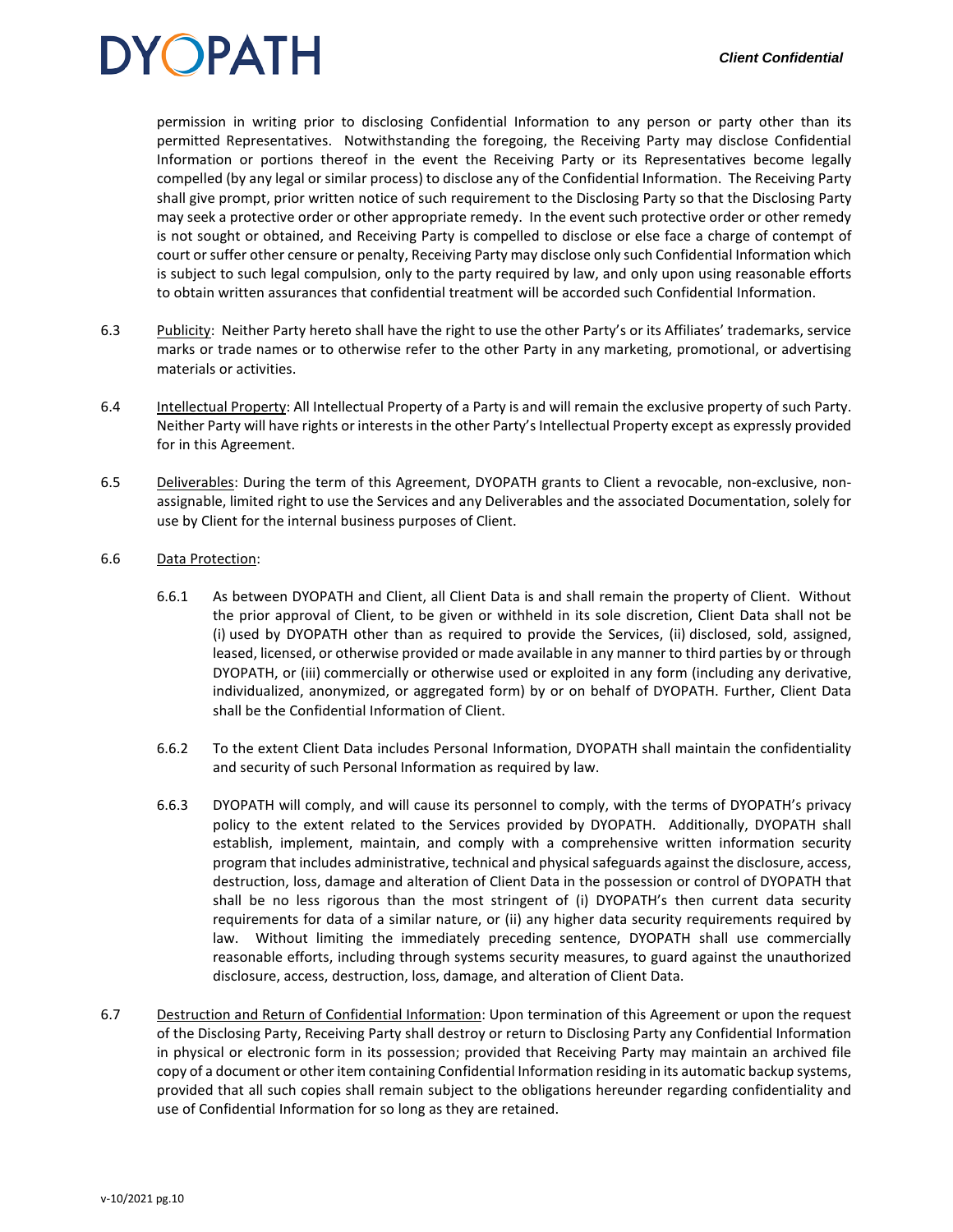### **SECTION 7 INSURANCE**

- 7.1 Client is responsible for the repair and maintenance (except to the extent Services include repair and maintenance services) and insurance against loss of Client Equipment, including, as applicable, Client Furnished Equipment. DYOPATH shall not be liable for any loss of or impairment to the Services provided hereunder or damages to any Client Equipment due to a malfunction or defect in any Client Equipment; save and except where any such loss or impairment to the Services or damages result from the gross negligence or willful acts or omissions of DYOPATH.
- 7.2 DYOPATH shall at all times during the term of this Agreement carry and maintain at its sole cost and expense the following insurance coverage with not less than the amounts enumerated below:
	- a) Commercial General Liability: combined single limit bodily injury, personal injury, and property damage with a limit of not less than \$1,000,000 each occurrence, General Aggregate \$2,000,000
	- b) Workers' Compensation Insurance (or maintenance of a legally permitted and governmentally approved program of self-insurance) covering DYOPATH's employees pursuant to applicable state workers' compensation laws for work related injuries suffered by employees of DYOPATH (including DYOPATH employees working at Client's offices);
	- c) Automobile Liability Insurance: including all owned, leased, hired and non-owned autos, combined single limit bodily injury and property damage, with limits of not less than \$1,000,000 each occurrence;
	- d) E & O Liability / Professional Liability: with limits of not less than \$5,000,000 each occurrence, General Aggregate \$5,000,000; and
	- e) Excess/Umbrella Liability: with limits of not less than \$6,000,000 each occurrence, General Aggregate \$6,000,000.

7.3 Certificate of Insurance: Upon request by Client, DYOPATH shall provide Client a certificate of insurance evidencing the coverage as outlined in Section 7.

#### **SECTION 8 GENERAL TERMS**

- 8.1 Force Majeure: Neither Party hereto shall be liable, nor shall any remedy be extended, for any failure of performance or equipment due to causes beyond such Party's reasonable control including but not limited to acts of God, fire, acts or omissions of suppliers, flood or other catastrophe, any law, order, or regulations or request of any governmental entity, national emergency, terrorist activities, insurrections, riots, work stoppages or disruptive labor activities, global or natural disasters, plague, epidemic, pandemic, outbreaks of infectious disease, or other events beyond the reasonable control of a Party ("Force Majeure").
- 8.2 Assignment: Neither Party shall assign its rights and obligations under this Agreement without the express prior written consent of the other Party; provided that Parties may assign their rights and obligations under this Agreement and any attachments hereto, to an Affiliate without the consent of other Party and provided further, DYOPATH may assign its rights and obligations under this Agreement and any attachments hereto, in the event of a merger, reorganization, or to a purchaser of substantially all of its assets without the consent of Client. DYOPATH will not unreasonably withhold its consent to a proposed assignment provided that the assignee of Client agrees in writing to fully accept all the terms and conditions contained herein. Client shall remain liable for the payment of all charges due under each Attachment A until a fully executed assignment is received from Client. Once all terms and conditions have been accepted by assignee and a fully executed assignment is received by DYOPATH, Client will be released from all payment obligations hereunder.
- 8.3 **Notices:** All notices, request, demands, and other communications under this Agreement must be in writing and shall be provided via (i) personal delivery; (ii) certified U.S. mail; (iii) nationally recognized overnight courier; (iv) when delivered via electronic commerce (e.g., e-Mail), to the Parties or their permitted assigns at the addresses listed herein, or such other address as may be designated in writing by the Parties from time to time.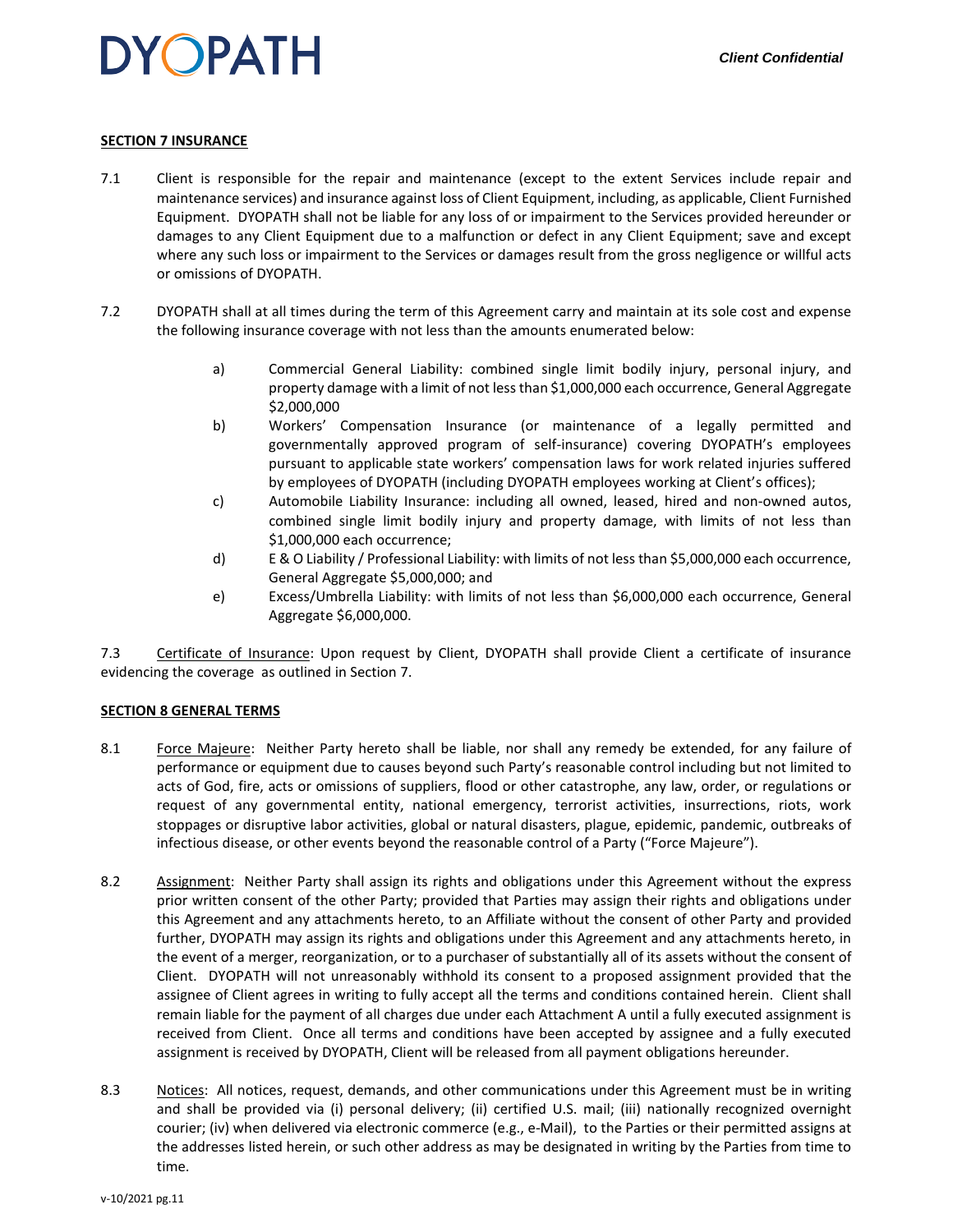- 8.4 Indemnification for Intellectual Property Infringement: DYOPATH, subject to the limitations of liability contained herein, will defend and indemnify Client against a third party claim that any DYOPATH-owned Services infringe a United States patent, copyright, trademark, trade secret or other United States intellectual property rights of a third party, provided that: (i) Client gives DYOPATH prompt written notice of any such claim of which it has knowledge; (ii) DYOPATH is given full control over the defense of such claim and all related settlement negotiations; and, (iii) Client provides DYOPATH with the assistance, information and authority necessary to perform DYOPATH's obligations under this Section 8.5. Reasonable out-of-pocket expenses incurred by Client in providing such assistance will be reimbursed by DYOPATH. If any such claim of infringement has occurred or in DYOPATH's opinion is likely to occur, then DYOPATH may, at its option and expense: (i) use commercially reasonable efforts to procure for Client the right to use the infringing Services; (ii) replace or modify the infringing portion of the Services so that it is no longer subject to any infringement claim, or, (iii) if the foregoing, in DYOPATH's reasonable determination, is not practicable, DYOPATH shall so notify Client of such determination and Client shall have the right to immediately terminate this Agreement. DYOPATH shall have no obligation under this Section 8.5 to indemnify or defend Client against a lawsuit or claim of infringement to the extent any such claim or lawsuit results from: (i) other material which is combined with or incorporated into the Services; (ii) any substantial changes or alterations to the information provided as part of the Services by Client; (iii) any misuse or unauthorized use of the Services which, but for Client's misuse or unauthorized use of the Services, such claim would not have occurred; or, (iv) required compliance by DYOPATH with design documentation or specifications originating with, specified by or furnished by or on behalf of Client. THE FOREGOING PROVISIONS STATE THE ENTIRE LIABILITY OF DYOPATH AND THE SOLE AND EXCLUSIVE REMEDY OF CLIENT WITH RESPECT TO ANY PROCEEDINGS, CLAIMS, DEMANDS, LOSS, DAMAGE OR EXPENSES INCURRED BY CLIENT RELATING TO THE INFRINGEMENT OF THIRD-PARTY INTELLECTUAL PROPERTY RIGHTS RESULTING FROM THE SERVICES AND THIS AGREEMENT.
- 8.5 Application of Tariffs: DYOPATH may elect or be required to file with the appropriate regulatory agency tariffs respecting the delivery of certain Service. In the event that such tariffs are filed respecting Service ordered by Client, then (to the extent such provisions are not inconsistent with the terms of an Attachment A) the terms set forth in the applicable tariff shall govern DYOPATH's delivery of, and Client's consumption or use of, such Service.
- 8.6 No Waiver: No failure by either Party to enforce any rights hereunder shall constitute a waiver of such right(s).
- 8.7 Contractors: Client acknowledges that certain installation, technical support, and consulting services may be provided by an unaffiliated third-party contractor ("Contractor") to DYOPATH. Client hereby authorizes DYOPATH to provide Contractor with access to Client's location, equipment, and contact information necessary to provide such Services; provided that DYOPATH shall be liable for any damages caused by Contractor. All Contractors who have access to that information are required to sign a DYOPATH Confidentiality Agreement.
- 8.8 Disputes: DYOPATH and Client agree to negotiate and resolve any dispute in good faith to reach a mutually agreeable settlement within thirty (30) business days. Where negotiations are unresolved by management, all disputes, controversies, or differences arising in connection with the validity, execution, performance, breach, non-renewal, or termination of the Agreement, shall be finally settled in Houston, Texas in an arbitration proceeding under the Rules of the American Arbitration Association by three arbitrators in accordance with the Commercial Arbitration Rules then in effect. Selection of the arbitrators shall be as follows: each Party shall appoint one arbitrator within twenty (20) days after the Parties have agreed to go to arbitration, and those two arbitrators shall appoint a third arbitrator who shall act as chairman, within a twenty (20) day period thereafter. If the Parties fail to appoint the chairman within said period, the Parties will apply to the American Arbitration Association for appointment of the third arbitrator. The Parties agree to be bound by the findings of the arbitration. Notwithstanding the foregoing, the courts shall have jurisdiction over injunctive or provisional relief pending arbitration. The arbitrators shall not be empowered to award punitive damages to any Party. Each Party is responsible for expenses of the arbitration, including reasonable attorneys' fees and other costs and expenses incurred in connection with the prosecution or defense of such arbitration.

No claim, suit, or action, regardless of form, arising from or relating to either Party's acts or omissions in the performance of the Agreement may be brought or asserted more than one (1) year after the cause of action